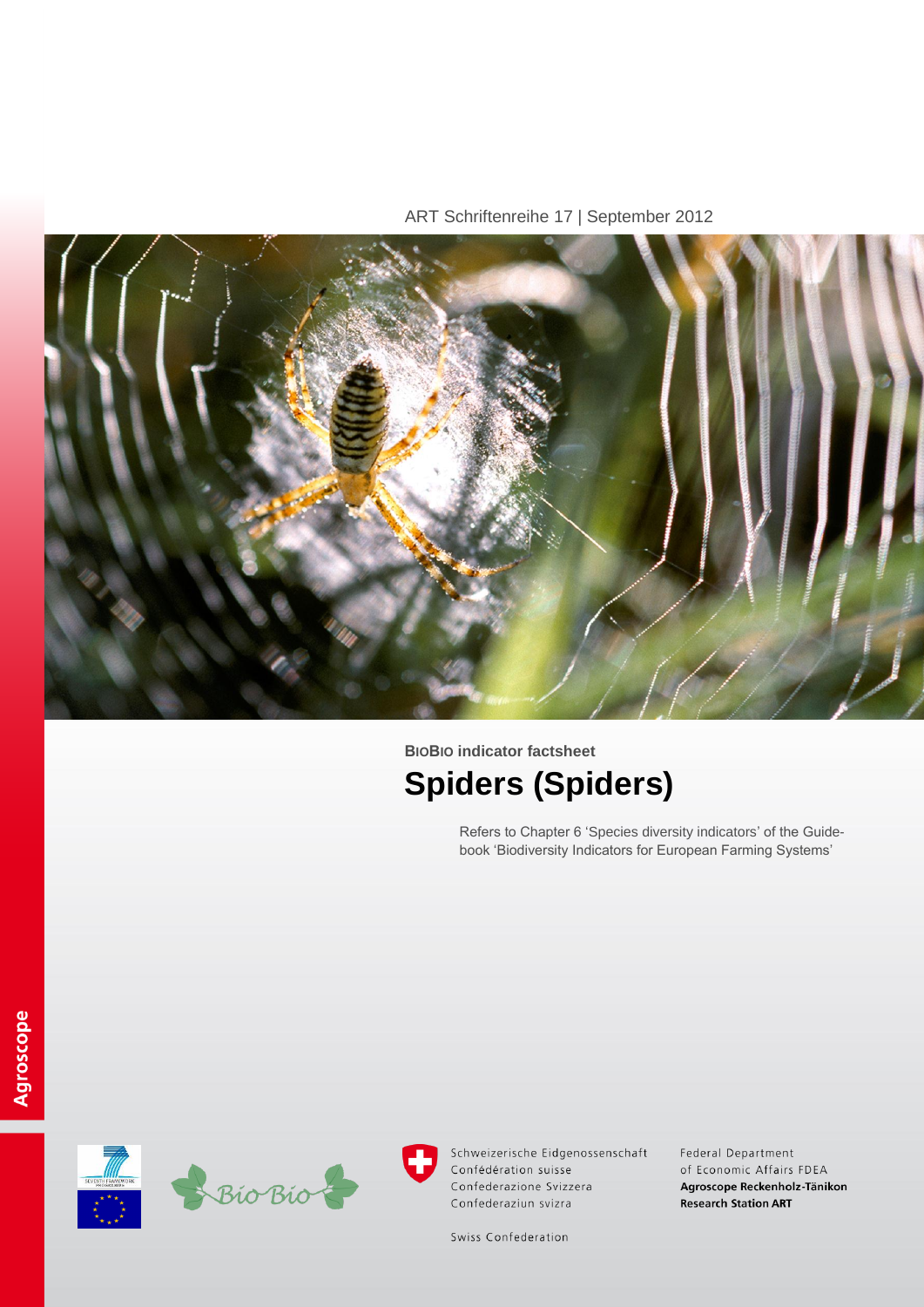## **Origin of Crops (CropOrig)**

### **Description**

Spiders are exclusively predators found in crops, pastures and all kinds of semi-natural habitats on farmland. The actual species composition of spiders found in a particular habitat will vary and depends upon the availability of different kinds of insect prey and the architecture of plant species which provide anchorage for web producing species. There are also spider species that actively chase or ambush prey on a range of substrates from bare ground and short turf to tussock grassland and flowerheads. Populations of spiders can be adversely affected by insecticide applications to arable crops and can take several weeks to recover, usually from immigration by small, ballooning money spiders. Scientific research has demonstrated an important role of spiders as natural enemies of many crop pest species. Thus, there is a potential economic benefit of spiders through their prevention of certain plant feeding insect populations from reaching damaging levels in most years (ecosystem service). Species diversity of spiders can be used as a **state indicator** and over time it can be used as a **change indicator**. There are national initiatives to record the distribution of spiders in several European countries and they are also monitored in some national Long Term Environmental Change programmes. Identification depends upon sampling spiders when they are present in habitats as adults since only that life stage expresses the distinct characteristics used by experts to identify spiders at species level. The indicator can allow comparison across spatial scales, namely the contribution of habitats within farm, comparisons between farms of a region and pan-European assessment.

#### **Surveyor skills**

Surveyors must know how to use handheld GPS and how to retrieve stored co-ordinates to find each location. They do not require any specialist knowledge of spiders since the sampling method effectively collects spiders using a modified leaf blower which vacuum samples the vegetation. The sample is placed in a labelled bag and frozen until later laboratory sorting (alternative: immediate hand sorting). The same surveyors may be able to undertake primary sorting in the laboratory. This involves the separation of spiders from the vegetation, dust and other invertebrates in the frozen sample. It requires basic training in order to recognise the variety of sizes, body shapes and colours of spiders. During sorting, all spiders are transferred from the frozen field sample to a preservative solution in a small, labelled tube for later dispatch to a taxonomic expert. Species identification requires a high level of taxonomic specialism and experience available in just a few centres and the capacity to promptly identify all specimens in samples is critical for the widespread adoption of this indicator.

#### **Data collection method**

*Equipment:* handheld GPS, stopwatch, a flexible plastic sample tube of 0.357 m internal diameter x 0.4 m height, five 30 x 20 cm polyethylene zip seal bags for each sample plot, permanent marker pen, motorised leaf blower, 5 l fuel can, a 50 cm long, tapering gauze bag (mesh  $< 0.5$  mm) with Velcro retaining strips on the outside hem of the net and around the outside of the 11 cm diameter intake nozzle to intercept the arthropods, two cool boxes with freezer packs, one 90 x 60 cm polyethylene bag per farm.



*Female (left) and male (right) Silometopus elegans, a money spider species common in grasslands (left).*

*Sampling procedure*: Sampling is undertaken in each of the habitat types identified on the farm during the habitat mapping, i.e. one habitat/field plot per habitat type. At each farm, once surveyors have located the plot to be sampled, they must randomly select five locations for sub-samples to represent the characteristic fine-scale variability in the vegetation of each of the areal or linear features. A modified leaf blower is used to suck material for each sub-sample. Firstly, a flexible plastic sample tube is positioned over the vegetation and held firmly in place by an assistant. The leaf blower motor is then immediately started and nozzle with fitted net lowered inside the sample area and moved around the enclosed vegetation for 30-45 seconds on full power. On completion, the nozzle is removed and raised upright, the engine stopped and the contents of the sleeve inverted into the pre-labelled polyethylene bag, ideally labelled and provided by the assistant. The fabric net stays fixed to the nozzle of the leaf blower at all times unless wetted by rain or dew fall or torn by thorny vegetation or general wear and tear. The sampling procedure is repeated for all five sub-samples of the sample plot, each being added to the same polyethylene sample bag (or stored separately if needed). This is then stored in the cool box until transfer to a domestic freezer at the end of the sampling day. This method is not appropriate in wet weather or for wet habitats because the net will become waterlogged and spiders will become trapped on the water film in the net and be transferred to the next sample, thus becoming a source of error. Sampling will need to stop following the onset of rain, nets dried and sampling can only recommence once the vegetation has sufficiently dried out. All monitoring sites of a region should be sampled in a 10 day period for each of three sampling events: spring, early and late-summer.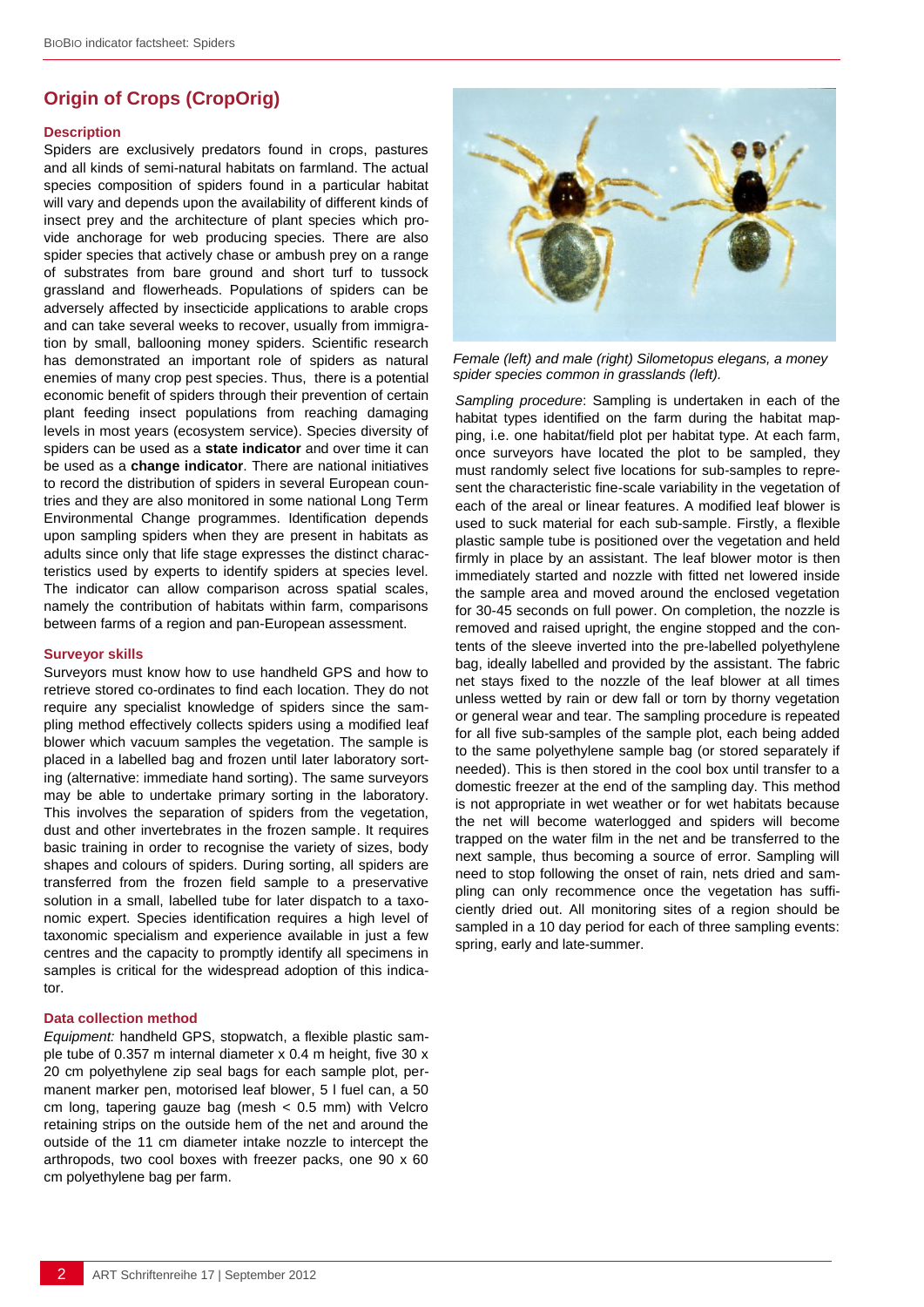



*Modified leaf blower sampling spiders from circular frame in a degraded habitat within upland grassland in Wales, UK (top left). Fitting of fabric sleeve to nozzle of leaf blower before* 

*the start of sampling (top right).*



#### **Calculation method**

The basic comparator is the total number of species per habitat observed over the three sampling dates. This can be used to represent the number of species per farm or geographic region for general comparisons at each of these spatial scales and over time by aggregation of the number of species found in habitats. Estimates of the species richness of farms can be calculated from the species lists obtained for habitats (gamma, alpha, area weighted, rarefied and Chao estimated richness). Since juveniles can hardly be identified at species level, they are excluded from the indicator calculation.

#### **Synergies with other indicators**

There is a relationship with the indicator farm gamma species richness of 'Vascular Plants' (in 7 of 12 case studies), of 'Wild Bees and Bumblebees' (6 of 12 case studies) and of 'Earthworms' (in 4 of 12 case studies). In most of the farms, spider species richness was not significantly correlated to indirect management indicators recorded at farm level. Spider species richness was significantly correlated to the sub-indicators 'Diversity of Semi-natural Habitats' (in 4 case studies) and 'Diversity of Linear Habitats' (in 5 case studies). In Austria, spider species richness was positively related to the 'Tree Cover'. 'Percentage of Farmland with Shrubs' and 'Length of Grassy Linear Features' were correlated to the spider species richness in 4 case studies. Spider species richness may add valuable additional information and deviate from a strong relationship with other habitat and management indicators. For instance spiders will respond both to the natural variation in architecture of different plant species and to the effects of cutting and grazing regimes that modify such vegetation structure.



*Distribution of indicator 'Spider species diversity' Each point displays the indicator value of a farm. Farms are grouped in the respective case studies. Yellow: field crops & horticulture in Austria, France and the Netherlands, green: specialist grazing livestock in Bulgaria, Switzerland, Hungary, Norway, Wales and Dehesa in Spain, blue: mixed crops & livestock in Germany, pink: permanent crops in Italy and olives in Spain. The colored box contains the values of 50 % of the farms of a case study. The line marks the median.* 

#### **Estimated effort and costs**

#### **(labour effort required, analysis)**

The field sampling for a typical farm of 15 sample plots is estimated at 2.16 person days per farm for the 3 visits. The 45 samples yielded per farm each year will contain an average of 14 specimens per 0.5  $m^2$  sample. These require an estimated 3.5 person days for sorting and 1.5 person days for identification per farm.

#### **Spiders as an indicator**

Spiders species richness will be a function of a combination of the structural characteristics of vegetation (habitat x botanical diversity) and the variety of major prey species available (botanical diversity). Shrubs, trees and hedges should contribute many spider species but this will not be fully represented in a protocol where there is emphasis on sampling under or adjacent to such features. Spiders are sensitive to pesticide applications on arable and horticultural crops and the number of recorded species may be significantly lower than expected from the vegetation structure for some time after such applications. provides greater the specified opportunity for the spider opportunity of vegetation of the spine of the spine of the spine of the spine of the spine of the spine of the spine of the spine of the spine of the spine of the

#### **Interpretation**

A reduction in indicator value (change in state) can reflect reduced incidence of semi-natural habitats, increased uniformity of vegetation caused by high stocking densities of livestock or mortality caused by increased inputs of pesticides. Favourable changes in this state indicator may also be a response to the application of agri-environmental policies, e.g., increased linear elements and rank grassland which